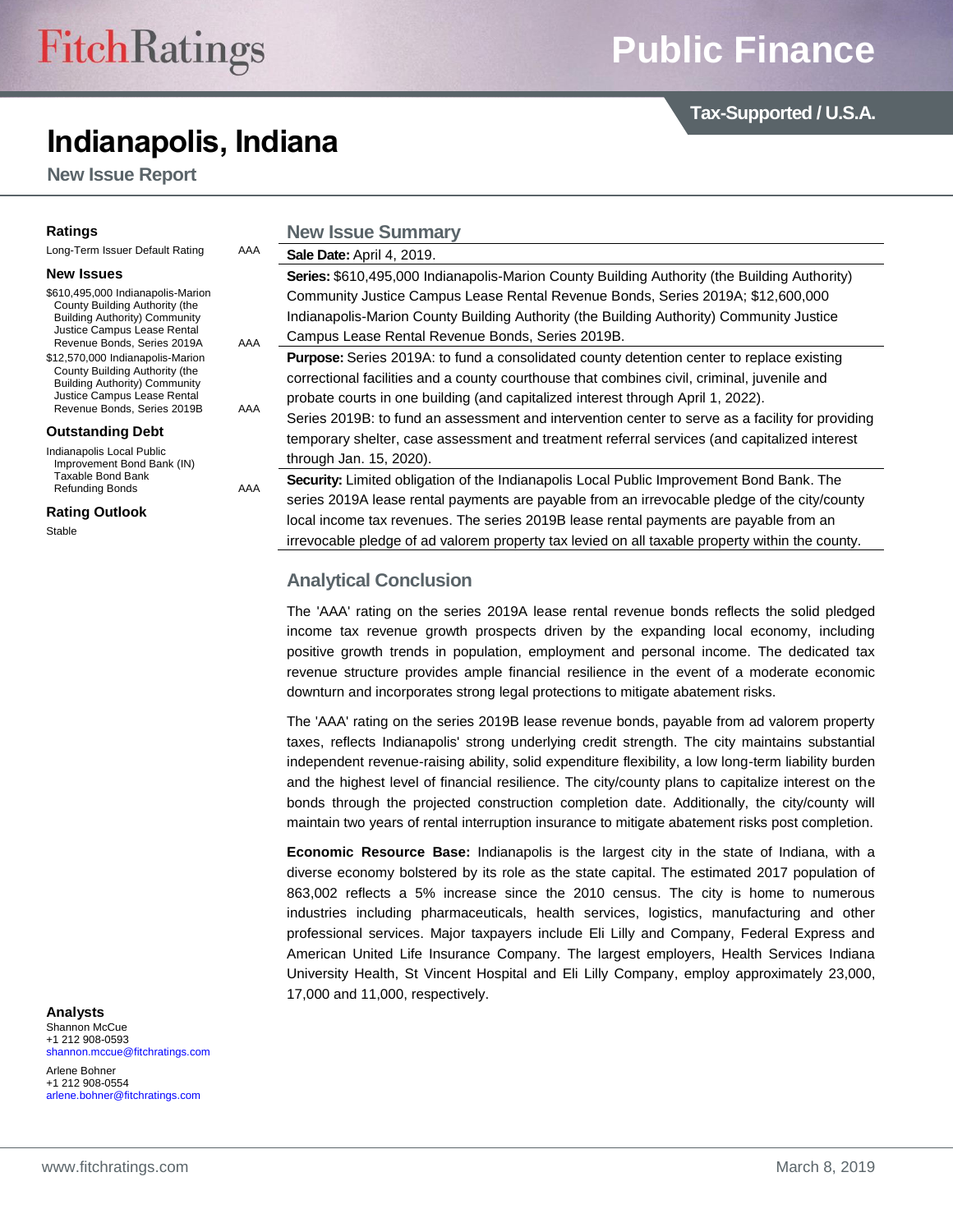## **Rating History (IDR)**

| Rating | <b>Action</b>         | Outlook/<br>Watch | <b>Date</b> |
|--------|-----------------------|-------------------|-------------|
| AAA    | Affirmed              | Stable            | 2/11/19     |
| AAA    | Review - No<br>Action | Stable            | 12/15/17    |
| AAA    | Revised               | Stable            | 4/30/10     |
| $AA+$  | Downgraded            | Stable            | 8/13/09     |
| AAA    | Affirmed              | Stable            | 1/19/05     |
| AAA    | Assigned              |                   | 4/19/89     |

## **Key Rating Drivers**

#### **Revenue Framework: 'aaa'**

Indianapolis' revenue growth is expected to remain above the rate of inflation, as it has historically, based on ongoing expansion in the local economy. The city has significant ability to increase local income taxes to ensure ongoing fiscal stability.

#### **Expenditure Framework: 'aa'**

Fitch believes that the city's natural rate of expenditure growth will be above revenue growth based on spending demands for employee salary and benefits. The city has solid capacity to cut spending if necessary, due to moderate carrying costs for debt service and pension obligations and a labor environment that provides flexibility to management.

#### **Long-Term Liability Burden: 'aaa'**

The city's long-term liability burden, including pension liabilities and overall debt, is low relative to personal income.

#### **Operating Performance: 'aaa'**

The city has exceptionally strong gap-closing capacity and solid general fund reserves to manage through a moderate economic downturn. Fitch expects the city to maintain the highest financial resilience through downturns.

## **Rating Sensitivities**

**Strong Operating Performance:** The 'AAA' GO ratings are sensitive to the city's continued willingness to maintain strong financial flexibility. While not anticipated, sharp declines in reserves could potentially pressure the current rating.

**Pledged Income Tax Revenue Declines:** The 'AAA' rating on the series 2019A bonds is sensitive to large and sustained pledged revenue declines, beyond the range of historical experience and Fitch's expectations. Significant declines could pressure the revenue bond rating.

## **Credit Profile**

The city's net taxable assessed valuation (NAV) has steadily improved over the past several years, after limited growth from 2008 through 2014. There was a 6% cumulative increase in NAV in 2018 and 2019, due in large part to residential and commercial development. The city reports ongoing mixed-use developments, including the Waterside District development that includes plans for 1,350 new residential units, 629 hotel rooms and significant office and retail space along the White River. The downtown area is expected to benefit from redevelopment projects that will convert the former Coca Cola bottling plant and the historic AT&T Building to mixed-use developments.

The city's unemployment rate has been trending below the U.S. rate since 2015, and continued job growth is likely given the expansion of the technology sector within the local economy. Salesforce, Inc. currently has 1,400 employees, and plans to add 800 new jobs to its workforce by 2021. In 2018, Infosys Tech Hub (an IT company) announced plans for a \$245 million expansion at the site of the former Indianapolis International Airport, which is anticipated to create 3,000 new jobs in the next three years. Additionally, Fed Ex is in the midst of a \$1.5 billion expansion at the Indianapolis airport, which will add 20 new commercial gates by 2023.

#### **Related Research**

[Fitch Rates \\$623MM Indianapolis Local](http://api.fitchconnect.com/v1/research/FR_PR_10064494)  [PIB Bond Bank, IN Lease Revenue Bonds](http://api.fitchconnect.com/v1/research/FR_PR_10064494)  ['AAA'; Outlook Stable \(March 2019\)](http://api.fitchconnect.com/v1/research/FR_PR_10064494)

#### **Related Criteria**

[U.S. Public Finance Tax-Supported Rating](http://api.fitchconnect.com/v1/research/FR_RPT_919253)  [Criteria \(April 2018\)](http://api.fitchconnect.com/v1/research/FR_RPT_919253)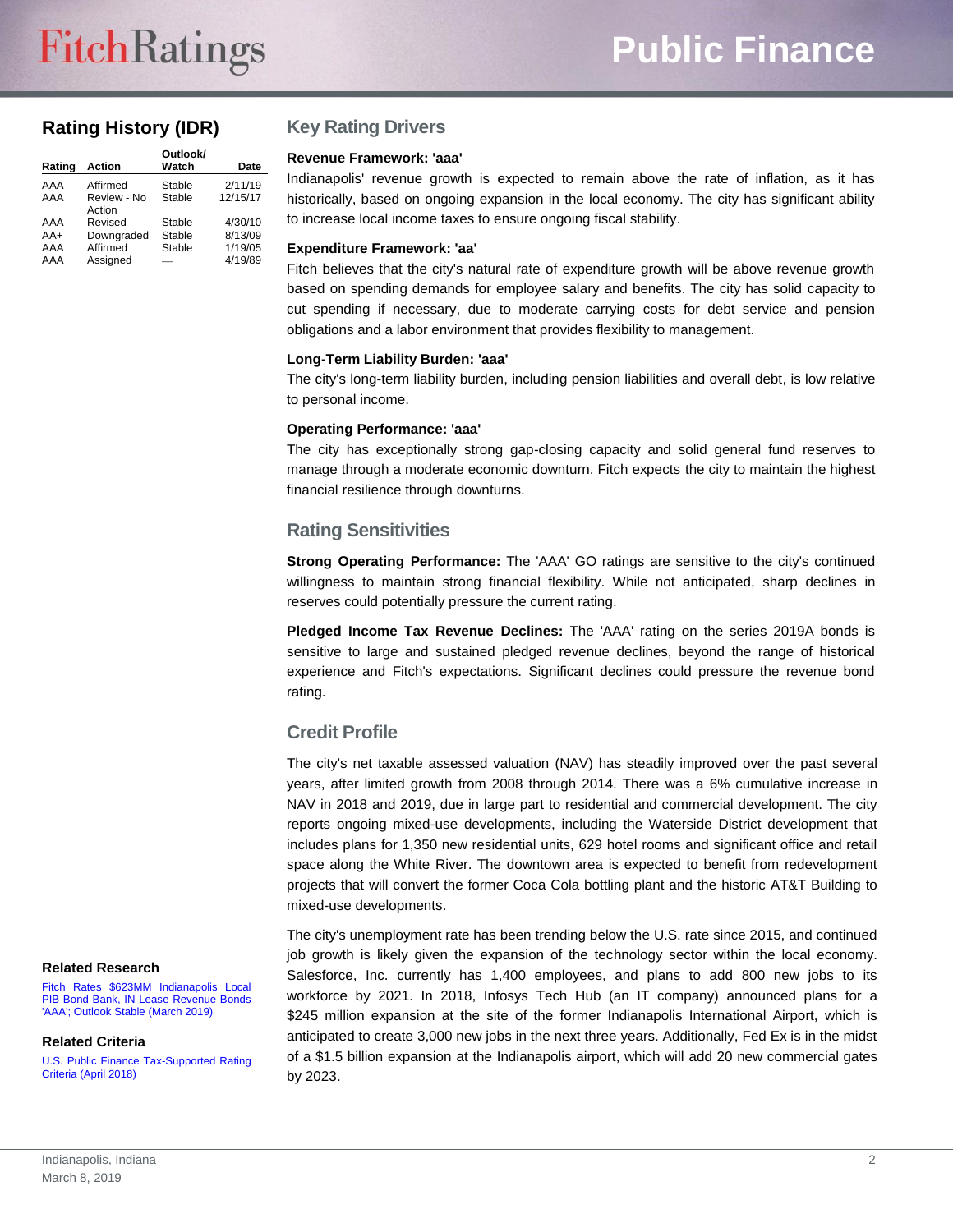## **Revenue Framework**

A majority of the city's general fund revenues are derived from local sources including property and income taxes, which accounted for approximately 63% of total general fund revenue in 2017. Intergovernmental revenue accounted for approximately 19% of general fund revenue, followed by charges for services at almost 12%.

Fitch believes that natural revenue growth will continue to perform above the rate of inflation, as it has historically. The city has seen growth in the property tax levy as a result of NAV increases in recent years after limited growth due to recessionary pressures, coupled with the implementation of a state tax cap. The "circuit breaker" tax cap limits property tax rates to a percentage of gross assessed value depending on the property classification. The rates for homestead properties are capped at 1%; rates for residential properties that are not homesteads, agricultural property or nursing homes are capped at 2%; and commercial, industrial and personal property rates are capped at 3%. All residential properties accounted for 44% of 2017 total NAV, and commercial, industrial and personal properties accounted for 54%.

Ongoing income tax revenue gains reflect economic growth attributable to the uptick in employment and personal income. Estimated revenue growth for 2018 was approximately 3%, and Fitch anticipates natural tax revenue growth will continue to exceed the rate of inflation based on the trend of steady population growth and ongoing economic development.

Fitch views the city's ability to independently increase revenue as significant. The city-county council has the ability to increase local income tax rates to a maximum rate of 2.75% from the current 1.97%. Local income tax increases can be imposed by the County Income Tax Council (CITC), where the city-county council has over 90% of the voting representation.

#### **Expenditure Framework**

The largest portion of the city's general fund expenditures is dedicated to public safety, including criminal justice, police and fire service. The remaining expenditures are for public works, culture and recreation and capital expenditures.

Fitch expects the natural pace of expenditure growth to exceed revenue growth absent policy action. The city's growth in expenditures is largely driven by employee salary and benefit costs, which account for approximately 60% of general fund expenditures. The average increase in employee salaries and benefits has grown at a pace above inflation, and Fitch expects this trend to continue.

Despite wage and benefit pressures, Fitch believes the city's flexibility of main expenditure items is solid. Management continues to curtail spending pressures by managing the size of the workforce, mainly through employee attrition and by carefully managing service contracts. Union agreements are not subject to binding arbitration, and management has strong control over staffing levels. By state statute, the city controller has the flexibility to reduce an agency budget if revenues are less than budgeted expenditures; the controller reportedly rarely needs to use this power.

Carrying costs for debt service, annual pension costs (excluding state reimbursements for pre-1977 pension plans) and other post-employment benefits (OPEB) contributions accounted for 17% of governmental expenditures in 2017. Since 2009, the state has reimbursed the city for the annual pension payments for the pre-1977 police and fire pension plans. Capital projects funded within the general fund provide additional expenditure flexibility, because the city can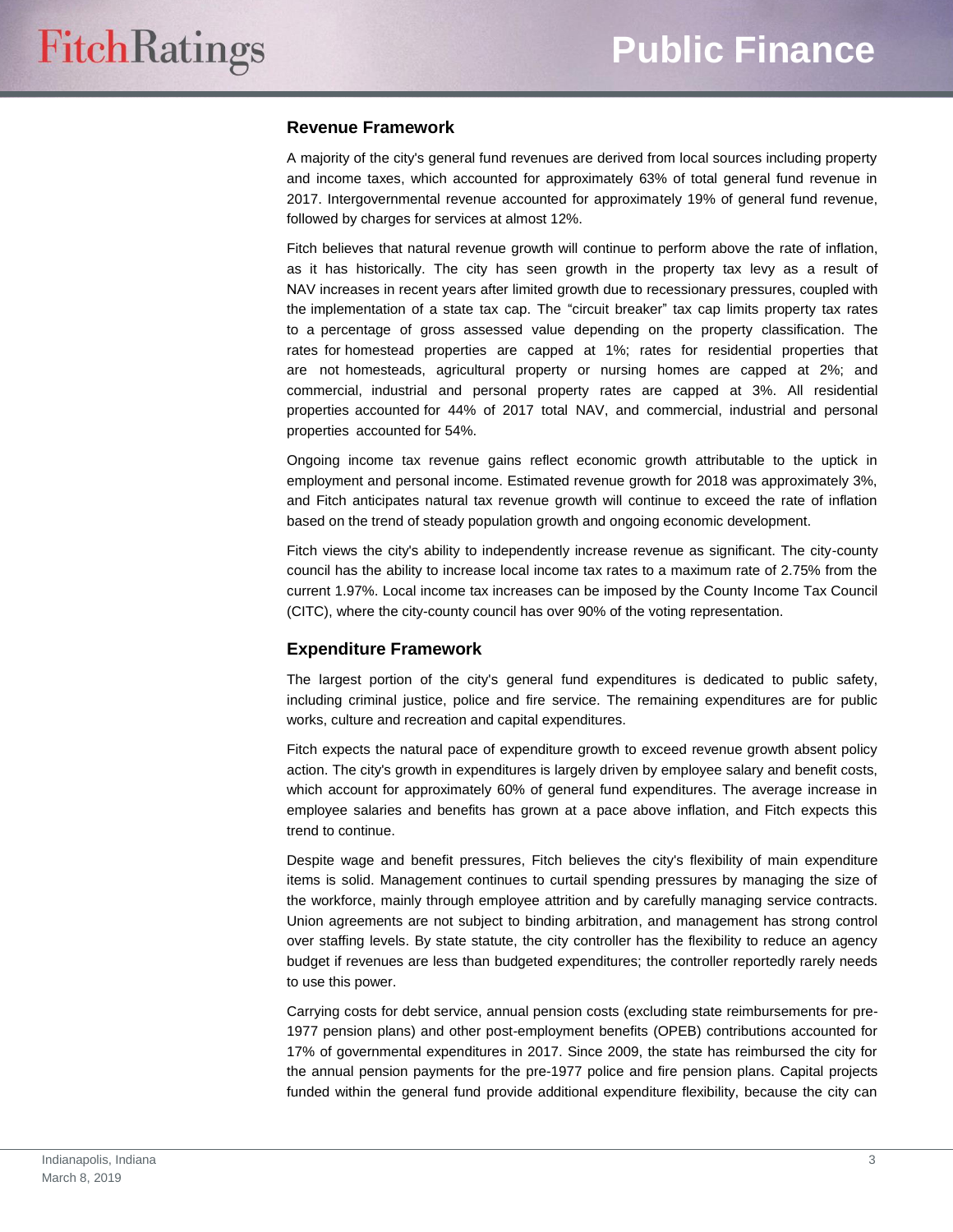delay projects for budgetary relief (as was done during the last recession). In 2017, the city used \$21 million, or 3% of general fund expenditures, on capital projects.

#### **Long-Term Liability Burden**

The city's long-term liabilities are low with the combined net pension liability and overall debt at about 6% of personal income. The majority of the long-term liability burden is direct debt. The city's future borrowing plans include \$90 million in revenue bonds for road projects, to be issued in phases through 2020; these bonds are payable from county motor vehicle excise surtaxes, county wheel taxes and gasoline taxes. Fitch expects the direct debt burden to increase but remain relatively low compared to the city's economic resource base given its growing economy.

The city participates in four separate pension plans: two pre-1977 police and firefighter pension plans, the 1977 Police and Firefighters Statutory plan (statutory) for employees hired after April 1977 and the Indiana Public Employees Retirement Fund (PERF), which covers all other employees. As of Jan. 1, 2017, the city changed the PERF plan from a defined benefit plan to a defined contribution plan for all new civilian employees to minimize future growth in the net pension liability over time.

In 2009, the state began reimbursing the city's annual pension contributions for its pre-1977 plan to help offset the future liability. Despite this reimbursement, the pre-1977 pension plans' net pension liabilities are reported on the city's statement of net assets and included in Fitch's long-term liability burden assessment. The total net assets to accrued total pension liabilities ratio for all four plans combined was approximately 58% as of June 30, 2017, using an adjusted 6% rate of return assumption.

The net other post-employment benefits (OPEB) liability as of Dec. 31, 2017 was \$204 million, or 0.5% of personal income. The city funds OPEB on a pay-as-you-go basis.

## **Operating Performance**

The city's financial resilience is strong, given ample available general fund reserves, solid ability to independently increase revenues and solid expenditure flexibility. For details, see Scenario Analysis, page 6.

The city has strong financial policies and has made consistent efforts to maintain healthy financial operations. For example, management increased local income taxes to offset property tax losses in the city's operating funds following the Great Recession. Additionally, the city actively manages expenditure pressures through a variety of measures that include outsourcing services, renegotiating existing service contracts and eliminating positions through attrition. General fund results were strong in 2016 and 2017, and resulted in healthy general fund surpluses. The unrestricted general fund balance was \$178 million at year-end 2017, almost 28% of general fund expenditures and well above the 17% available fund balance policy target.

The city reports strong revenue collections for 2018, and the 2019 budget assumes that local tax revenue growth will increase 6% on a budgetary basis due to improved economic conditions within the tax base. The 2019 budget is balanced without the use of general fund reserves to fund operations. Fitch expects the city's financial operations to remain strong given its strong inherent budgetary flexibility, ample available reserves and formalized fund balance policy.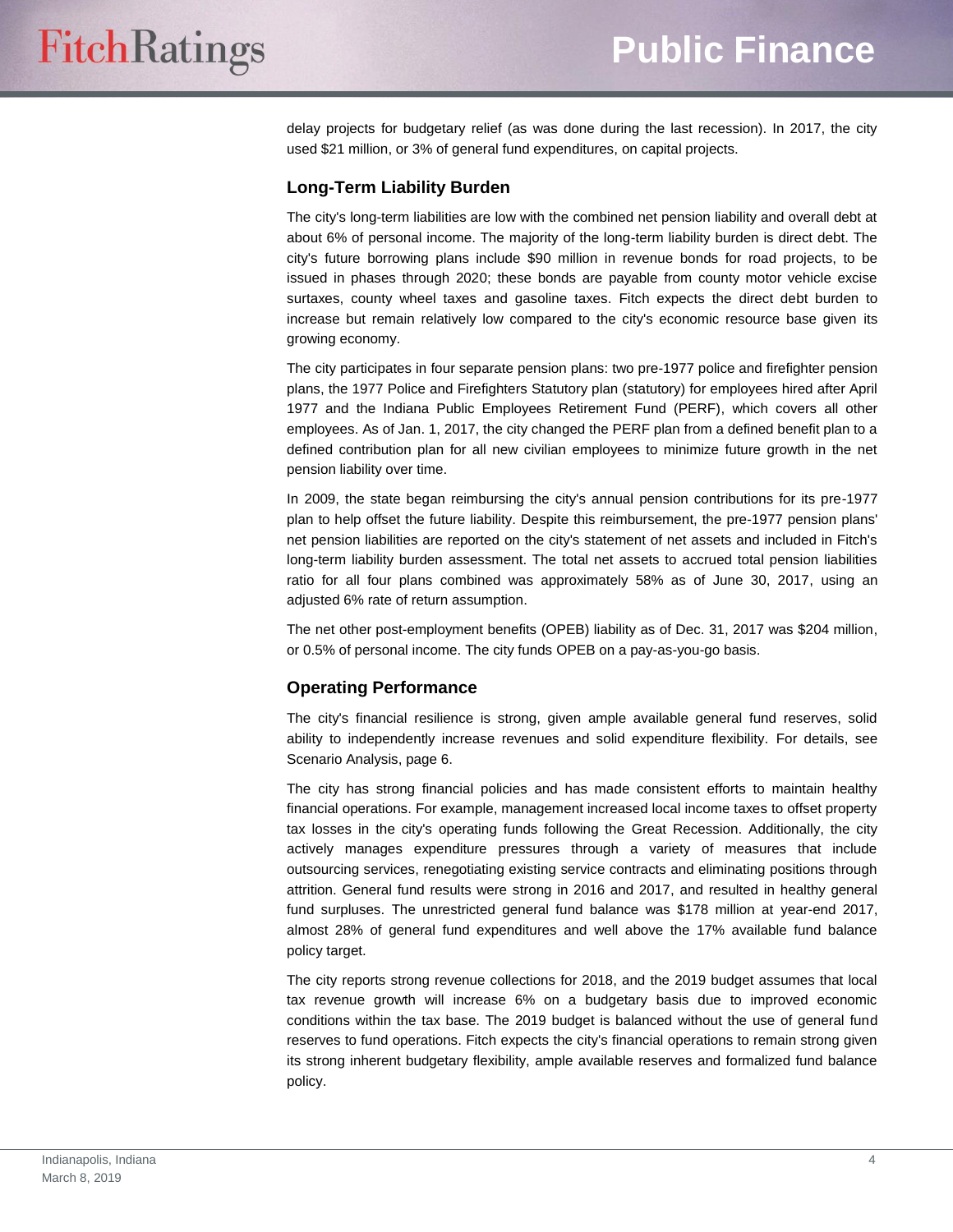#### *Dedicated Tax Key Rating Drivers*

Fitch believes that the series 2019A bonds' pledged income tax revenue growth prospects will remain solid based on the ongoing expansion in the local tax base. Pledged revenues provide ample financial cushion in the event of a moderate economic downturn, and the bonds have strong legal and structural protections.

#### *Dedicated Tax Credit Profile*

The 2019A bonds are payable from local income tax (LIT) that consists of three components: the county option income tax (COIT), which can be used for any lawful purpose, a public safety income tax (PSIT) authorized for public safety and a local option income tax for levy freeze (LOIT), which is used to replace property tax levy growth. The current LIT rate is 1.9718%, and the maximum allowable is 2.75%. If the rate is at the maximum allowable rate, it would generate an additional \$133 million. The city/county maintains the independent legal ability to increase the tax rate, given that the city/county council holds over 90% voting representation.

The LIT collection process gives the city/county ample time to make budget adjustments in the event of revenue declines. The state provides a certified distribution, based on collections from two years prior, by October for the following calendar year. The state collects the income tax revenue on behalf of each county and holds the revenue in individual trust accounts, which are transferred monthly based on the state's certified distribution. The state maintains a balance of the certified distribution in the trust account for each year and, when the balance exceeds 15%, makes supplemental distributions based on the balance from two years prior. In the event of overpayment in any given year, the state may reduce the certified distribution in the following years to recover the shortfall.

The lease carries an unconditional obligation for the city/county to pay rent as long as the facility is available for use and occupancy. To mitigate the risk of construction delays, the city/county plans to use bond proceeds to capitalize interest for six months beyond the projected completion date. The legal protections also include a debt service reserve fund (DSRF) requirement at the maximum annual debt service (MADS; approximately \$38.6 million), funded with bond proceeds and a revenue stabilization fund (RSF) funded at three months of MADS (approximately \$9.6 million). If drawn upon, both the DSRF and RSF feature a replenishment mechanism to be maintained through the life of the bonds during non-abatement periods.

Additionally, the city and county community justice campus fund (CJC) and the lifecycle reserve fund will provide additional liquidity, subject to appropriation. The CJC's current balance is approximately \$12 million but expected to grow to an estimated \$43 million by 2021, and the lifecycle reserve is expected to be \$15.5 million by 2024. To counter abatement risks post-completion, the city/county maintains two years of rental interruption insurance.

## **Revenue Stream Sensitivity**

Fitch believes that the pledged income tax revenues provide the highest level of financial resilience in a moderate economic downturn. To evaluate the sensitivity of the dedicated revenue stream to cyclical declines, Fitch considers both revenue sensitivity results (using a 1% decline in national GDP scenario) and the largest decline in revenues over the period covered by the revenue sensitivity analysis. Fitch's analysis focuses on maximum leverage at the 3.0x ABT, although the city/county council does not have plans to issue additional parity debt at this time. The scenario indicates a potential 6.7% revenue decline under a moderate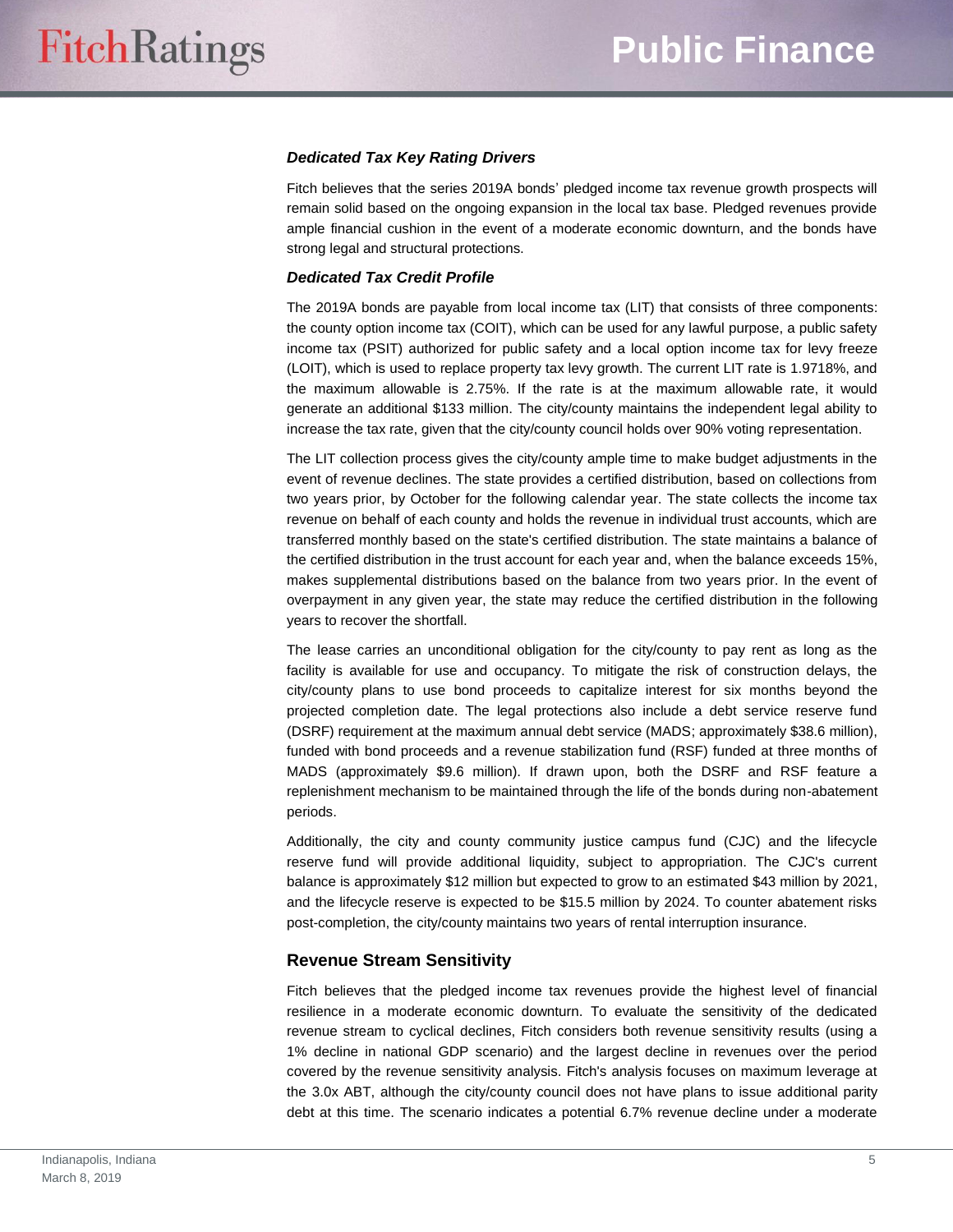economic downturn. The largest actual peak to trough decline was 20.6%; however, Fitch believes the revenue volatility is overstated due to the certified distribution process that provides supplemental distributions in some years.

In 2019, the state certified approximately \$336 million in LIT, which provides over 8.7x coverage of MADS; this cushion could withstand an 88% decline and still provide 1.0x coverage of MADS. Assuming debt issuance up to the 3.0x ABT, the revenue stream can withstand a 67% decline while still maintaining sum sufficient coverage of MADS. This is equivalent to almost 10.0x the scenario result and more than 3.0x the worst actual decline in pledged LIT revenues. The city/county does not currently plan to issue additional debt under this structure.

## **Dedicated Revenue Stream Details**

Fitch believes that the city/county LIT revenue growth prospects will remain solid, based on the trend of steady population growth and ongoing economic development. The city/county portion of the state-certified LIT revenues increased 3% and 6% for 2018 and 2019, respectively. Given the ongoing expansion in the local economy, Fitch anticipates that, absent policy action, natural revenue growth prospects will continue to exceed the rate of inflation based on current and historical trends.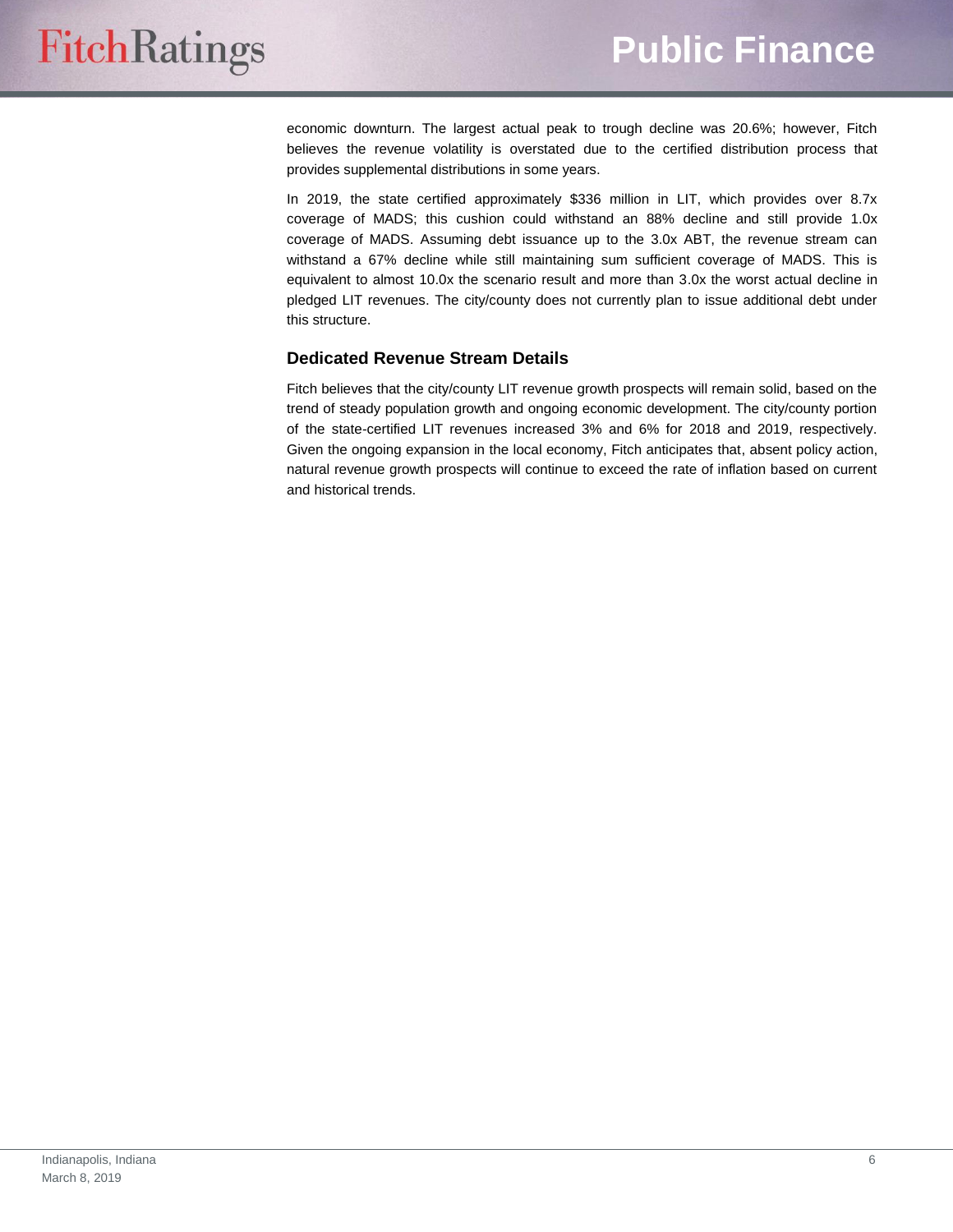#### **Indianapolis (IN)**

## **Scenario Analysis**



#### **Analyst Interpretation of Scenario Rest**

The city's financial resilience is strong, given ample available general fund reserves, solid ability to independently increase revenues and solid expenditure flexibility. In June 2016, the city passed an ordinance to maintain the unrestricted general fund balance at 17% of general fund expenditures, which Fitch believes is consistent with the current rating level. General fund reserves have historically exceeded the 17% target despite the regular use of reserves for capital expenditures. Fitch anticipates that the city would continue to maintain reserve levels above the 'aaa' reserve safety margin in a moderate economic stress scenario.

| <b>Scenario Parameters:</b>       | Year 1    | Year <sub>2</sub> | Year 3 |
|-----------------------------------|-----------|-------------------|--------|
| GDP Assumption (% Change)         | $(1.0\%)$ | 0.5%              | 2.0%   |
| Expenditure Assumption (% Change) | 2.0%      | 2.0%              | 2.0%   |
| Revenue Output (% Change)         | (2.6%)    | 0.3%              | 3.2%   |
| Inherent Budget Flexibility       | Superior  |                   |        |
|                                   |           |                   |        |

| Revenues, Expenditures, and Fund Balance                             | <b>Actuals</b>                     |                |          |                |           | <b>Scenario Output</b> |         |           |           |                 |
|----------------------------------------------------------------------|------------------------------------|----------------|----------|----------------|-----------|------------------------|---------|-----------|-----------|-----------------|
|                                                                      | 2011                               | 2012           | 2013     | 2014           | 2015      | 2016                   | 2017    | Year 1    | Year 2    | Year 3          |
| <b>Total Revenues</b>                                                | 617,212                            | 530,320        | 507,965  | 536,786        | 558,943   | 623,698                | 607,567 | 591,697   | 593,396   | 612,301         |
| % Change in Revenues                                                 |                                    | (14.1%)        | (4.2%)   | 5.7%           | 4.1%      | 11.6%                  | (2.6%)  | (2.6%)    | 0.3%      | 3.2%            |
| <b>Total Expenditures</b>                                            | 640,678                            | 591,342        | 621,646  | 624,154        | 642,276   | 611,871                | 640,448 | 653,257   | 666,322   | 679,649         |
| % Change in Expenditures                                             | $\overline{\phantom{a}}$           | (7.7%          | 5.1%     | 0.4%           | 2.9%      | (4.7%)                 | 4.7%    | 2.0%      | 2.0%      | 2.0%            |
| <b>Transfers In and Other Sources</b>                                | 27.897                             | 43,303         | 51.577   | 36.498         | 68,815    | 55,809                 | 60,379  | 58.802    | 58.971    | 60,849          |
| <b>Transfers Out and Other Uses</b>                                  | 62,409                             | 5,945          | 5.900    | 5,102          | 6,749     | 6.897                  | 8,295   | 8.461     | 8,630     | 8,803           |
| <b>Net Transfers</b>                                                 | (34, 512)                          | 37,358         | 45,677   | 31,396         | 62,066    | 48,912                 | 52,084  | 50,341    | 50,341    | 52,047          |
| Bond Proceeds and Other One-Time Uses                                |                                    | 5,945          |          |                |           |                        |         |           |           |                 |
|                                                                      |                                    |                |          |                |           |                        |         |           |           |                 |
| Net Operating Surplus(+)/Deficit(-) After Transfers                  | (57, 978)                          | (23, 664)      | (68,004) | (55, 972)      | (21, 267) | 60,739                 | 19,203  | (11, 219) | (22, 586) | (15, 301)       |
| Net Operating Surplus(+)/Deficit(-) (% of Expend. and Transfers Out) | (8.2%)                             | (4.0%          | (10.8%)  | $(8.9\%)$      | (3.3%)    | 9.8%                   | 3.0%    | (1.7%)    | (3.3%)    | (2.2%)          |
| Unrestricted/Unreserved Fund Balance (General Fund)                  | 351,457                            | 313,773        | 238,463  | 192,678        | 168,174   | 174,765                | 178,146 | 166,927   | 144,341   | 129,041         |
| Other Available Funds (GF + Non-GF)                                  |                                    |                |          |                |           |                        |         |           |           |                 |
| Combined Available Funds Balance (GF + Other Available Funds)        | 351,457                            | 313,773        | 238,463  | 192,678        | 168,174   | 174,765                | 178,146 | 166,927   | 144,341   | 129,041         |
| Combined Available Fund Bal. (% of Expend. and Transfers Out)        | 50.0%                              | 53.1%          | 38.0%    | 30.6%          | 25.9%     | 28.2%                  | 27.5%   | 25.2%     | 21.4%     | 18.7%           |
| <b>Reserve Safety Margins</b>                                        | <b>Inherent Budget Flexibility</b> |                |          |                |           |                        |         |           |           |                 |
|                                                                      |                                    | <b>Minimal</b> |          | <b>Limited</b> |           | <b>Midrange</b>        |         | High      |           | <b>Superior</b> |
| Reserve Safety Margin (aaa)                                          |                                    | 41.8%          |          | 20.9%          |           | 13.1%                  |         | 7.8%      |           | 5.2%            |
| Reserve Safety Margin (aa)                                           |                                    | 31.3%          |          | 15.7%          |           | 10.4%                  |         | 6.5%      |           | 3.9%            |
| Reserve Safety Margin (a)                                            |                                    | 20.9%          |          | 10.4%          |           | 6.5%                   |         | 3.9%      |           | 2.6%            |
| Reserve Safety Margin (bbb)                                          |                                    | 7.8%           |          | 5.2%           |           | 3.9%                   |         | 2.6%      |           | 2.0%            |

Notes: Scenario analysis represents an unaddressed stress on issuer finances. Fitch's downturn scenario assumes a -1.0% GDP decline in the first year, followed by 0.5% and 2.0% GDP growth in Years 2 and 3, respectively. Expenditures are assumed to grow at a 2.0% rate of inflation. Inherent budget flexibility is the analyst's assessment of the issuer's ability to deal with fiscal stress through tax and<br>spending policy